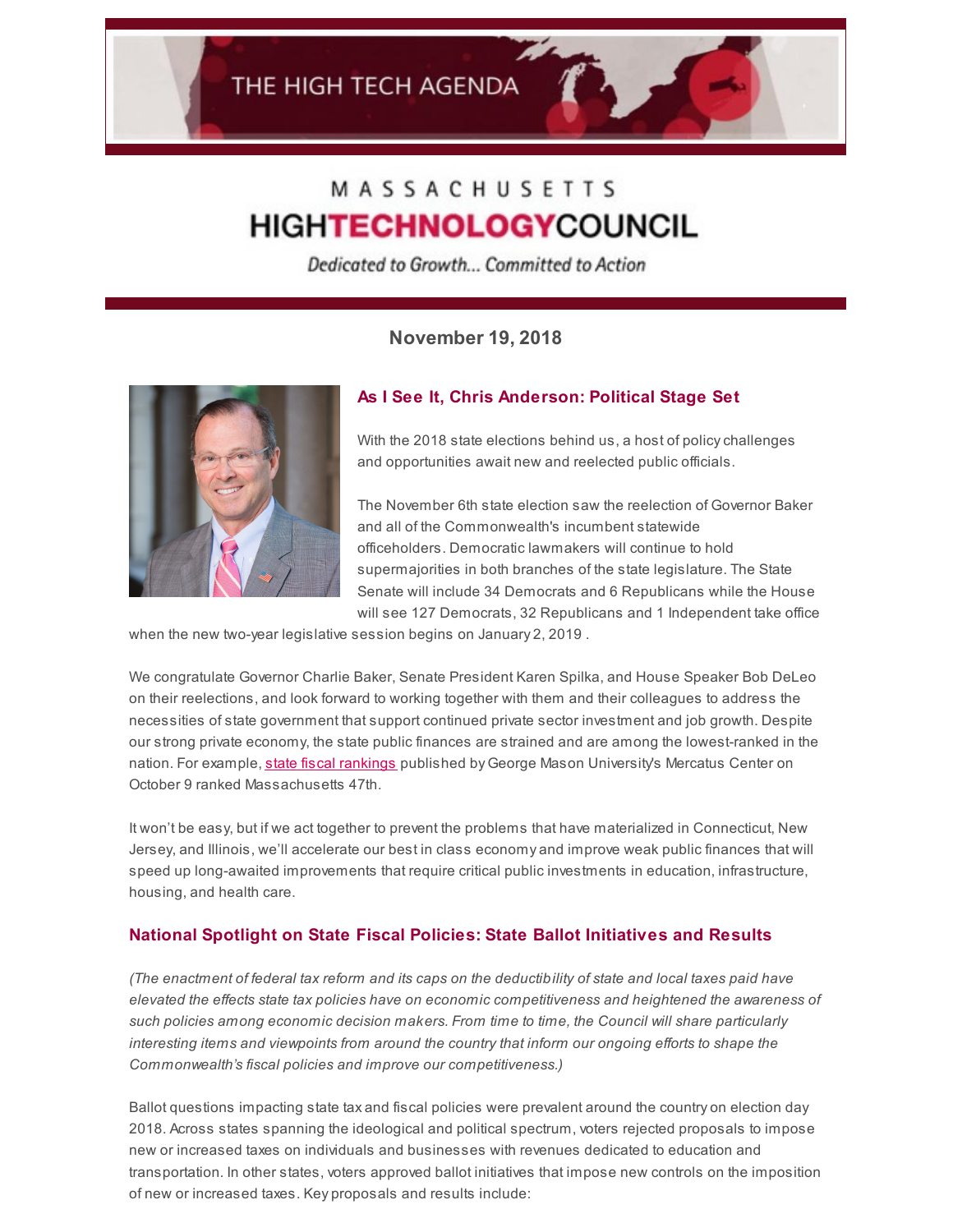- **Florida**: Requiring 2/3 supermajorityvote of the state legislature for anytax or fee increase. Approved 66% to 34%.
- **North Carolina**: Reducing maximum allowable personal income taxrate from 10% to 7%. Approved 57% to 43%.
- **Arizona**: Prohibiting new or increased sales taxes on services. Approved 64% to 36%.
- **Oregon**: Requiring 3/5 supermajoritylegislative vote for anychange to tax deductions/credits/exemptions. (Oregon alreadyrequires 3/5 vote for any new tax or rate increase.) Rejected: 65% to 35%.
- **Colorado**: Increasing sales taxrate by 21% to fund transportation. Rejected 60% to 40%.
- **Colorado**: Instituting graduated income tax and raising corporate income taxto fund education. Rejected 54% to 46%.
- **Maine**: Imposing 3.8% payroll taxsurcharge on income above \$128,000 to fund universal home health care for elderly/disabled. Rejected 63% to 37%.
- **Missouri**: Increasing gas tax by 10 cents per gallon. Rejected 54% to 46%.

For good or bad, it is likelythat efforts to manage state fiscal policies via "direct democracy" will continue to proliferate. The Council's 40-plus years of experience and success managing complexissues and advocacystrategies will be more important than ever to help secure the Commonwealth's fiscal health and stability.

Contact Chris [Anderson](mailto:chris@mhtc.org) or Mark [Gallagher](mailto:mark@mhtc.org) to learn more about the Council's emerging state fiscal stability initiative and how you can get involved.



## **Council Hosts Third Annual "Closing the Gender Gap" Event**

On November 5 the Council, in partnership with Council members McKinsey & Company and reacHIRE, hosted more than 100 senior technology and business leaders for our third annual Closing the Corporate Gender Gap event. Entitled "Changing the Trajectory: How Companies Can Lean In Too" the event focused on how companies

can move toward implementing proven and promising organizational initiatives.

The event featured a presentation on McKinsey's 2018 Women in the [Workforce](https://www.mckinsey.com/featured-insights/gender-equality/women-in-the-workplace-2018) report. Following the presentation, an interactive panel discussed creative solutions and best practices to help companies engage women at all stages of the talent pipeline and advance more women from middle management to senior leadership roles. We thank all the attendees and our panelists:

- **Laurie Leshin**, President of Worcester Polytechnic Institute
- **Paul Lesser**, Head of Talent Acquisition at Fidelity Investments
- **Payal Agrawal Divakaran**, Principal from .406 Ventures
- **Kate Gulliver**, VP & Global Head of Talent at Wayfair
- **Addie Swartz**, CEO of reacHIRE

Members of the Council's Board and Executive Committee have identified as a top 2019 prioritythe development of Council-lead initiatives and actionable strategies to close the gender gap and we look forward to working with them and all Council members on this criticallyimportant opportunity.



## **Council and AllWays Health Partners Host Forum on "The Evolving Healthcare Landscape: Innovative Solutions for Employers"**

On October 25 the Council and member AllWays Health Partners hosted an invitationonly forum on leading edge healthcare solutions for Massachusetts employers.

Dozens of senior business leaders joined in